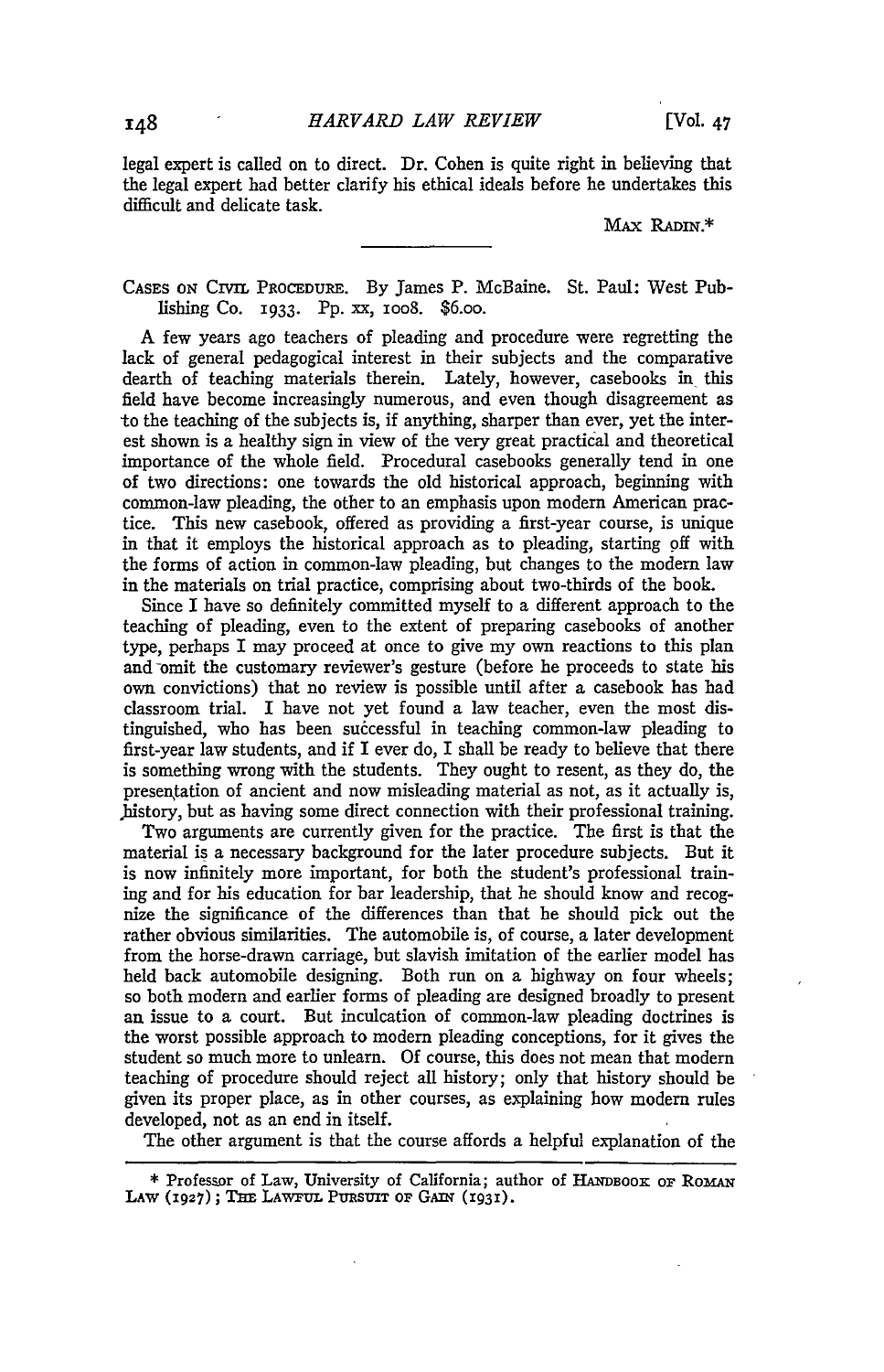other first-year courses. But procedure is important enough both vocationally and socially that a fifth or a quarter of the first year may well be spent upon it, and it should not be employed merely to provide a background for other subjects. Moreover, such background, so far as is needed, is much better obtained **by** the use of a good law dictionary along with the other courses than by separate study of these technical doctrines.

The pleading materials of this casebook show an unusually deep commitment to the historical method. Part I, consisting of over 200 pages, is devoted to the common-law forms of action. After three pages of quotations from Stephen, Maitland, and Chitty on the original writ, we come to trespass. The chapter on Trespass consists of the reprint of some old writs and declarations and of the Statute of Westminster II, of **1285,** with fourteen cases in the text and thirty-four in the footnotes, all decided from 1589 to 1857, and - until we reach Section 4, entitled Modern Significance - with only four recent cases, cited in the footnotes, from New Hampshire in 1870, England in i9oi, Alabama in **i919,** and Rhode Island in **i93o.** Section 4 sets forth one Connecticut case of 1916 and cites a California case of **1920.** The other chapters on the forms of action apparently have at least a like emphasis upon old cases.

When we come to Part II, dealing with Pleading and containing about one hundred pages, the historical approach becomes, if anything, even more striking. Beginning with materials on the demurrer the latest case in the text is from Alabama in 1851; in the next chapter on the declaration the latest is a Vermont case of  $x878$ ; the section on the general issue has a Pennsylvania case of **1851** and in the entire Part all the reported cases are earlier than **1870 -** usually very much earlier - except one Vermont case of i908, one Virginia case of 1882, one New Jersey case of 1885, another of 1875, and one Illinois case of 1887.

This Part, in beginning in the traditional way with consideration of the demurrer, again follows the theory of providing material supposedly most useful in other courses and in later courses of the procedural field. But five minutes of explanation by the instructor at the first class in contracts is a much better preparation for the other courses. So far as procedure is concered, study of the demurrer emphasizes the worst elements of the subject: the rules of the game and particularly the chief use of the demurrer, to provide delay. From the modern viewpoint, this is all unreal, for, as lawyers generally know, outside of attempts to delay the case the demurrer is little used. All our recent statistical investigations demonstrate that the total proportionate number of cases in which the demurrer is filed is small, and that the number in which it affects the result is still smaller. After repleading, the case goes on as before. Hence one of the main points of modern procedural reform is to do away with the demurrer and to allow a substitute to be used in advance of trial only in those rare cases where the judge rules that a decision upon it is likely to end the case. A procedural device which is thus going into the discard is hardly the means whereby the whole important subject of law administration may be opened up for the student.

It may be suggested that the editor has obviated some of the difficulties here stated by adding to each chapter on the forms of action a section on Modern Significance. I do not think so; in fact, I wish he had not attempted this departure from what otherwise would have been history pure and simple. The single added case in each chapter appears to be merely an argumenta $\epsilon$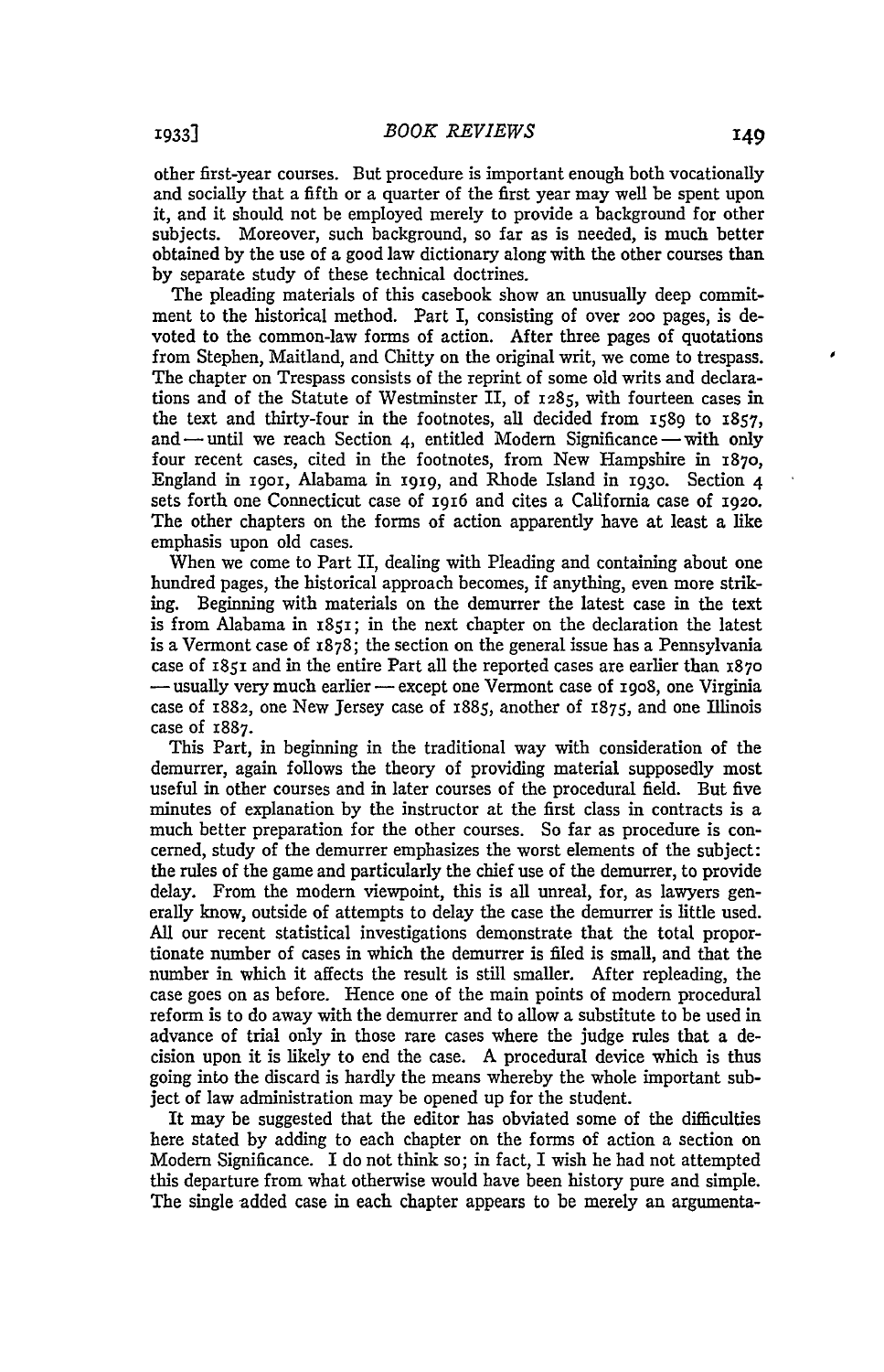tive attempt to show that the forms of action are not quite dead, an attempt of which a mature student can see the futility on the evidence presented, but which is likely to confuse the beginner who may regard these cases as samples of others and not as selected and isolated phenomena. Thus the modem significance of trespass is shown by a Connecticut case brought under a statute to recover damages for unlawfully cutting trees. The court ruled that to recover the plaintiff must prove he was in possession of the land, and referred, among other things, to common-law analogies under the action of trespass. The modern significance of covenant is shown by the recent New York case which holds that an undisclosed principal, on behalf of whom a sealed contract has been executed, cannot recover upon it. The modem significance of debt is shown by a recent New York case upholding the granting of a motion for summary judgment **-** most modem of remedies **-** upon a note providing for an allowance of attorney's fees for collection, since the court, in considering the requirement of the summary procedure that there must be "a debt or a liquidated demand ", included a learned historical discussion of the meaning of debt. And so on. Perhaps the common-law pleader's heart may be delighted by these examples which indicate that some judges have delved into his subject, but one wonders what idea of modem pleading in New York and Connecticut the beginning student in law receives from this material.

It is, therefore, refreshing to find that the bulk of the book, which is devoted to trial practice, gives a picture of the subject as of the present day. One may differ, of course, as to the details of the presentation, but there is no doubt that from it the student can get a reasonably adequate idea of what the courts are doing today with venue and jurisdiction, judge and jury, verdicts and judgments, even if not of appellate procedure. The question may then occur whether this is the most desirable material for first-year students. The order of presentation of a. general subject is much a matter of the taste of the instructor, and at least there is this much logic to the choice here indicated that a considerable portion of the materials deals with the first step in commencing a law suit.

Nevertheless, I believe that it is more desirable to begin the student work in law administration with the subject of pleading proper and to postpone trial practice until later. The latter involves a multitude of small details individually important but emphasizing the trees more than the forest. Many of them depend for their decision upon matters considered elsewhere in the law, notably in constitutional law, and a greater background for the student than is had in the first year is helpful. Again, except as they deal with trial mechanics, the topics are disconnected from one another. On the other hand, it is common knowledge that civil law suits are brought to settle disputed points and the manner in which the question gets before the court is a natural and an important point of departure for the student. The development of the issue by the pleadings, the separation of it from non-essentials, the use of the pleadings to determine the bounds of the combat, the location of the burden of proof, and the relation of proof at the trial to the pleadings are all important and essential problems which at once occur to the students. Moreover, these in turn open up basic problems as to the meaning of law in general. What is this law which is to be decided by the court and which must be distinguished from the facts which the court is to get from the parties? Why does one side have the burden of convincing the court and

 $\mathbf{I}$